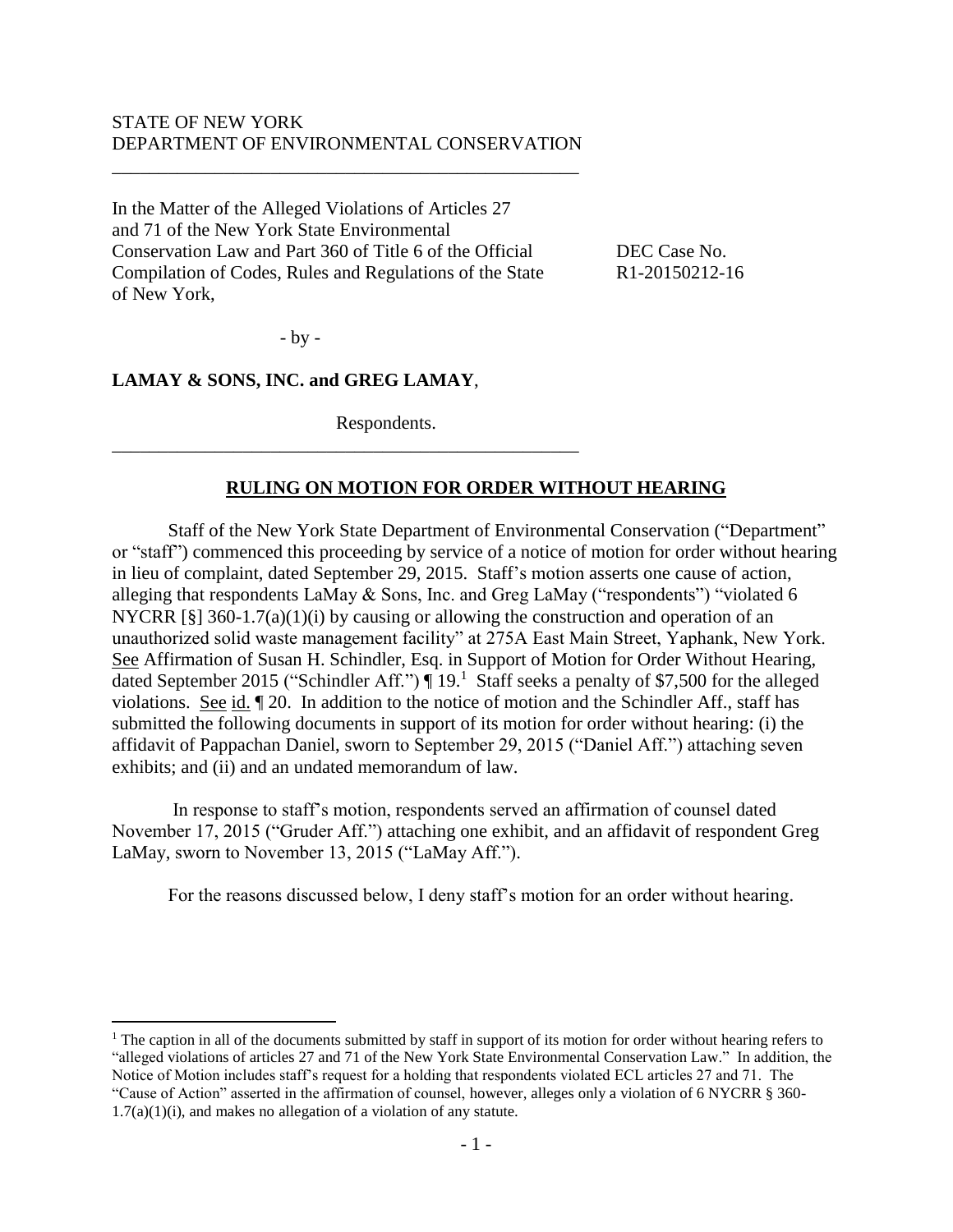#### Legal Standard

A motion for order without hearing is governed by the same standards as those applicable to motions for summary judgment under the CPLR. See 6 NYCRR § 622.12(d). A summary judgment movant has the burden of establishing entitlement to judgment as a matter of law, and can satisfy this burden by submitting evidence, such as affidavits of individuals with personal knowledge of material facts, and relevant documents, sufficient to demonstrate the absence of any genuine issue of material fact. See Matter of Locaparra, Final Decision and Order of the Commissioner, June 16, 2003, at 4; see also Matter of Kincade, Summary Report, March 15, 2013, at 6, affd by Decision and Order of the Commissioner, June 11, 2015. Once the movant meets its initial burden, non-movant must proffer competent evidence sufficient to raise a question of fact requiring a hearing. See e.g. Ramos v. Howard Indus., Inc., 10 N.Y.3d 224 (2008).

When deciding a motion for order without hearing, as on a motion for summary judgment, "issue finding and not issue resolution" is the proper analytical focus. Cruz v. American Express Lines, 67 N.Y.2d 1, 13 (1986); see also Matter of Locaparra, at 3-4. The burden on the moving party "is a heavy one," and facts must be viewed in the light most favorable to the non-moving party. Jacobsen v. New York City Health and Hosp. Corp., 22 N.Y.3d 824, 833 (2014). It is not the role of the administrative law judge ("ALJ") on such a motion to assess credibility. See Ferrante v. American Lung Assn., 90 N.Y.2d 623, 631 (1997); see also Matter of Tractor Supply Co., Decision and Order of the Commissioner, Aug. 8, 2008, at 3, and all inferences are drawn in favor of the non-moving party. See Cruz, 67 N.Y.2d at 13; see also Vega v. Restani Constr. Corp., 18 N.Y.3d 499, 505 (2012). The motion should not be granted where the ALJ has any doubt that a factual issue exists warranting a hearing, or where the issue is "arguable." Glick & Dolleck, Inc. v. Tri-Pac Export Corp., 22 N.Y.2d 439, 441 (1968); Asabor v. Archdiocese of New York, 102 A.D.3d 524, 527 (1<sup>st</sup> Dep't 2013).

### I. Positions of the Parties

### A. Staff's Allegations

Staff alleges that, on July 19, 2013, the Town of Brookhaven ("Town") obtained a registration to operate a solid waste management facility at 275A East Main Street in Yaphank ("site" or "facility"), for the sole purpose of dewatering dredge material from Yaphank Lakes. See Schindler Aff. ¶ 13; see also Daniel Aff. ¶ 6; see id. Exhibit ("Ex.") B (July 19, 2013 cover letter, Registration # 52W185R, and document entitled "Settlement & Dewatering Area Plan Including Berm & Weir Details" ("Dewatering Area Plan drawing") dated May 24, 2013). The registration document identified Randolph Froehlich, who owned the real property at that time, as facility owner. See Daniel Aff. Ex. B; id. Ex. C (Suffolk County Clerk's office list of deeds); see also Schindler Aff. ¶ 13. The registration identified the Town as facility operator. See Daniel Aff. Ex. B. Neither respondent is identified in the registration.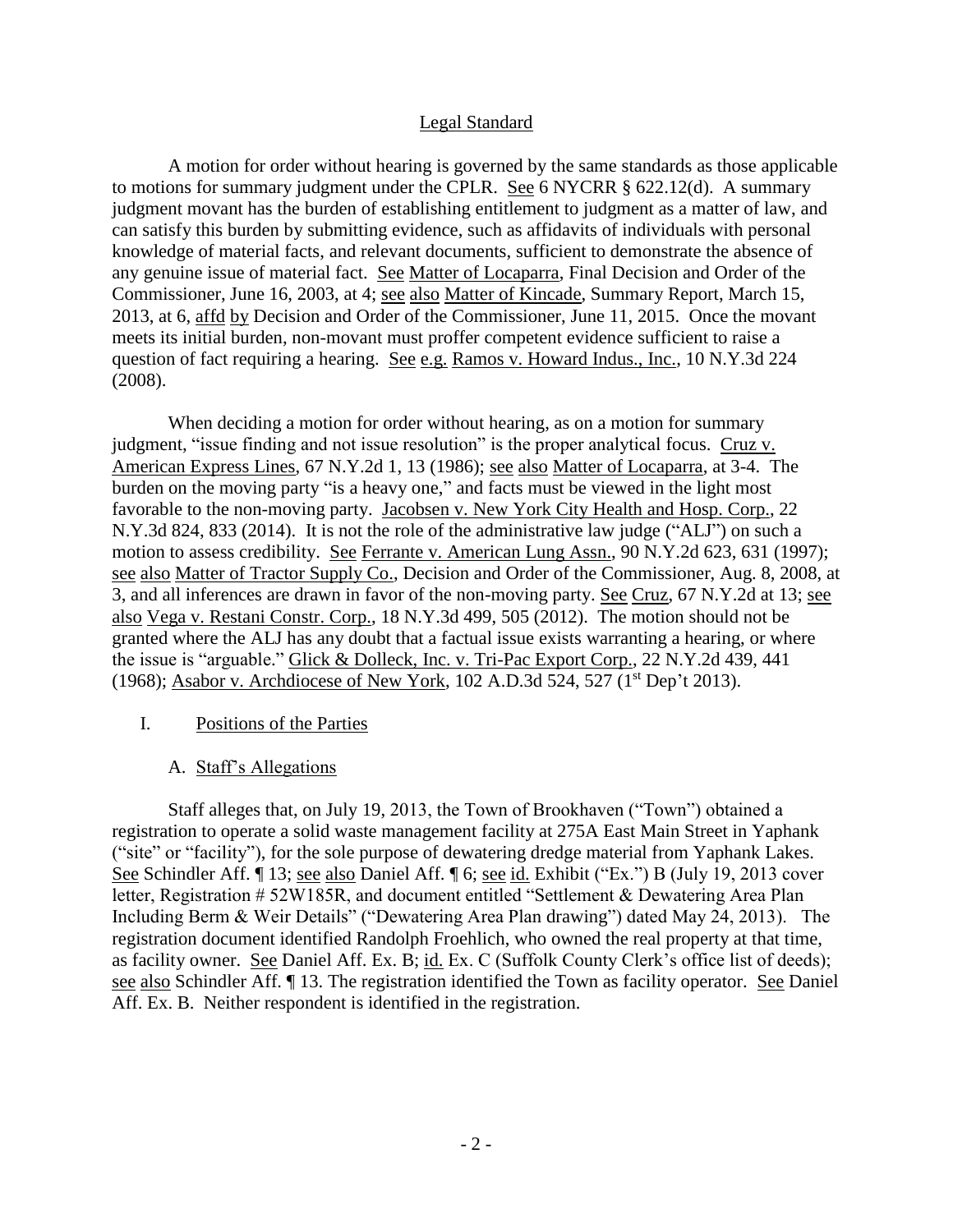The Dewatering Area Plan drawing includes an area of 3.0 acres of the site, surrounded by a berm, identified as the "Mulch Storage Area," located in the upper right hand corner of the drawn area in the Plan. See  $id<sup>2</sup>$ . The Plan also includes the following text:

### MULCH AREA NOTE: - BERM AROUND MULCH STORAGE AREA TO BE MONITORED TO ENSURE WATER/DREDGE SPOILS DO NOT ENTER STORAGE AREA AND ALSO TO ENSURE MULCH AND/OR OTHER ORGANIC MATERIALS DO NOT ENTER THE SETTLEMENT AREA.

Staff alleges that the registration allowed for disposal of dredge material in "approved areas only." Daniel Aff. ¶ 6; see also Schindler Aff. ¶ 14 ("[p]ursuant to the site plan attached to the Registration, the 'SETTLEMENT AND SPOILS AREA' was specifically delineated as the only authorized area to store the dredge material").

Staff further alleges that, shortly before the dredge dewatering project, the Department and property owner Froehlich entered into a consent order resolving unrelated solid waste violations for storing, among other solid waste, leaves, compost, and wood, for a period longer than allowed. See Daniel Aff. ¶ 5; see also id. Ex. A (consent order effective July 11, 2013, attaching Compliance Schedule A) ("July 2013 order"). The July 2013 order states that Froehlich "is the owner and operator of a solid waste management facility located at 275A East Main Street, Yaphank." Daniel Aff. Ex. A,  $\parallel$  5. The schedule of compliance attached to the July 2013 order addresses, among other things, the schedule for processing and removing "leaves/windrows, finished compost and wood, located in northern portion of the Facility." Id., Compliance Schedule A. According to staff, "[u]pon information and belief," Froehlich thereafter hired respondents LaMay & Sons, Inc. and Greg LaMay "to remove and dispose of the leaves, compost and wood material on [sic], as required by the July 2013 order." Daniel Aff. ¶ 7.

Mr. Daniel states in his affidavit that, during a September 4, 2014 inspection of the site, he "observed a pile of approximately 100 cubic yards of dredge material in the cleanup area." Daniel Aff. ¶ 9. According to Mr. Daniel, two Town employees "confirmed" that the dredge material in the "cleanup area" had come from the "Town of Brookhaven registered area." Id. Mr. Daniel does not define "registered area." Mr. Daniel took four photographs of the dredge material, and prepared an inspection report. See id. ¶ 9, and Ex. D. Mr. Daniel also states that respondent Greg LaMay "confirmed" during a September 4, 2014 telephone conversation that he had "moved the dredge material from the registered area to the cleanup area." Id.  $\P$  10.

### B. Respondents' Submissions

 $\overline{a}$ 

In response to staff's motion, respondent Greg LaMay has submitted an affidavit in which he states, among other things, the following:

3. Sometime in the Fall of 2014, on my own and not acting on behalf of Respondent LaMay and Sons, Inc., I moved approximately 100 cubic yards of

<sup>&</sup>lt;sup>2</sup> The Dewatering Area Plan drawing contains no orientation of the cardinal points (north, south, east or west).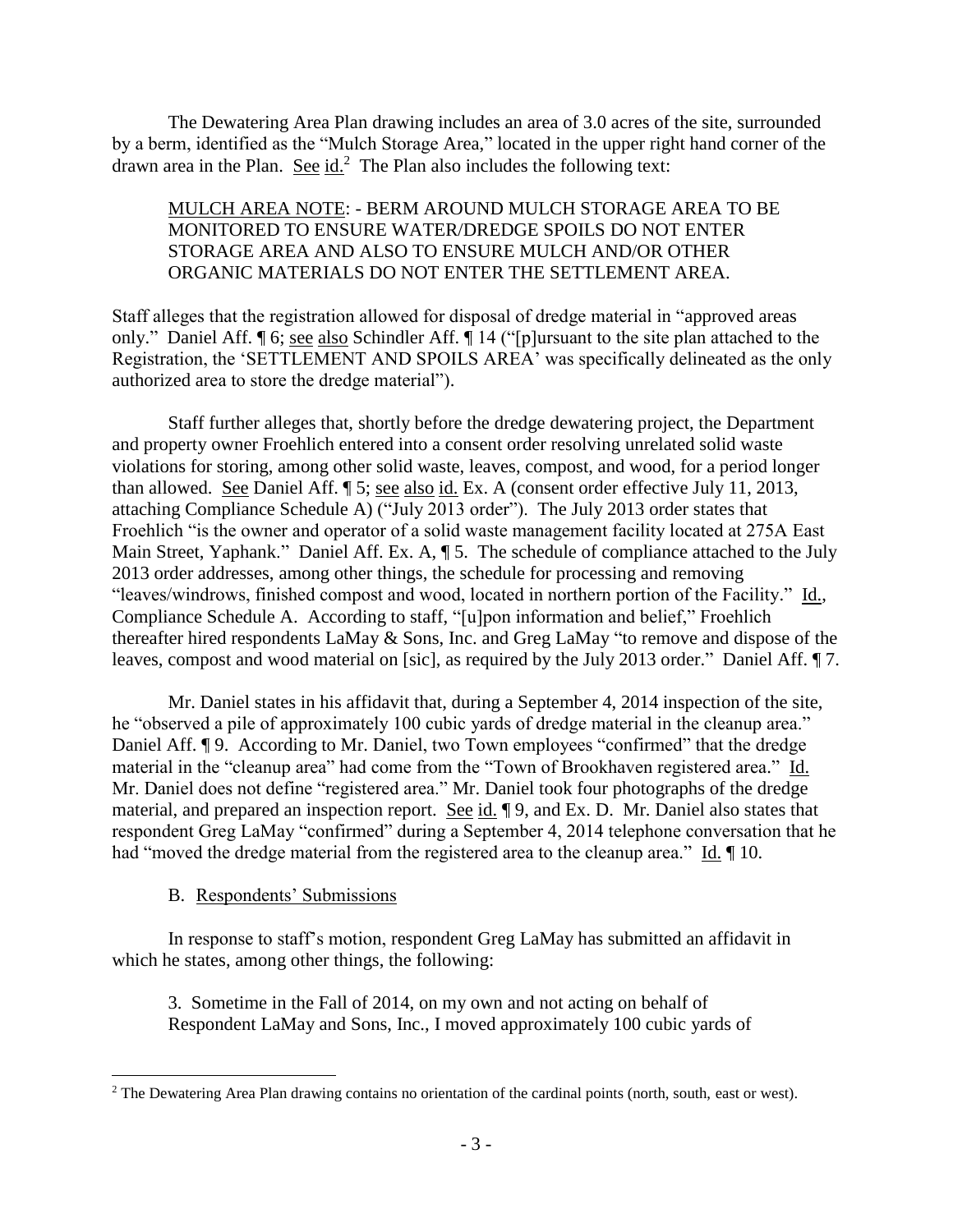dredge spoils within the Yaphank site where it was being dried, approximately 50 yards away, and within *the approved area*.

4. It was my intention that the dredge spoils, primarily being plantlike material, could be integrated into compost.

5. I only did this on one particular occasion. I never made the compost, and I never removed any of the material from the Yaphank site.

# LaMay Aff.  $\P$  3-5 (italics added).

In addition, respondents have submitted a copy of a Department permit issued to the Town, effective March 21, 2013, authorizing the Town to "[h]ydraulically dredge Upper and Lower Lakes to control invasive aquatic plants." Gruder Aff., Ex. A, at 1. The permit provides combined authorizations under ECL article 24 (freshwater wetlands), Clean Water Act Section 401 (water quality certification), ECL article 15, title 27 (wild, scenic & recreational rivers), and ECL article 15, title 5 (excavation & fill in navigable waters) ("combined permit"). Id. Although the combined permit does not authorize the operation of a solid waste management facility, it states the following with respect to material to be dredged under the combined permit: "Resultant 112,300 cubic yards of dredged spoil will be dewatered *at an upland site* for 6 to 9 months, then placed in the Brookhaven landfill." Id. (italics added). The permit does not define "upland site."

One of the "Natural Resource Permit Conditions" in the combined permit discusses "Work Area Limits," and states in relevant part as follows:

Staging areas, dewatering plumbing routes and dewatering locations for vegetation harvested are limited to the existing cleared areas at those locations listed in the approved narrative …. Final disposition of dewatered vegetation will be at an *upland location*, greater than 100 feet from any wetland boundary and approved by the Department.

Id. at 3 (italics added). "Upland location" is not defined in the combined permit, but this provision makes clear that such location must be both (i) greater than 100 feet from a wetland boundary, and (ii) approved by the Department.

# II. Discussion

# A. Liability of LaMay & Sons, Inc.

Counsel for staff asserts that "[t]he Department has documented that Respondent LaMay & Sons, Inc. is a domestic business corporation organized and existing under and by virtue of the laws of the State of New York." Schindler Aff. ¶ 6. Staff has submitted no document supporting this statement of counsel, and a search of the name "LaMay & Sons, Inc.," or a search of the word "LaMay" on the website of corporate records maintained by the New York State Department of State ("NYSDOS"), of which I may take official notice, see 6 NYCRR §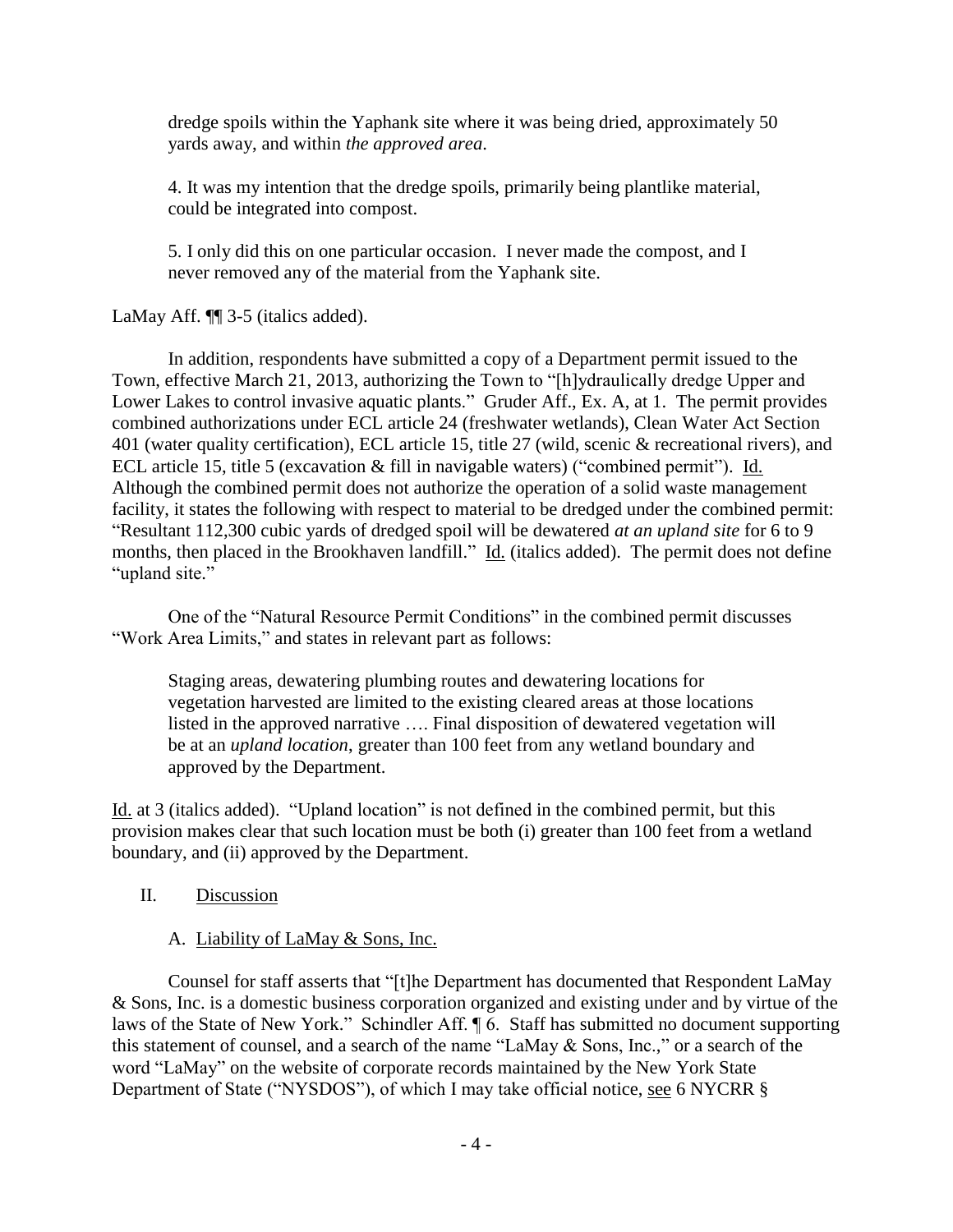622.11(a)(5), does not reveal the existence of an entity named "LaMay & Sons, Inc." An entity named "La May & Sons, Inc." – that is, with a space between "La" and "May" – is, however, listed on the NYSDOS website. See [https://appext20.dos.ny.gov/corp\\_public/CORPSEARCH.ENTITY\\_INFORMATION?p\\_nameid=173825](https://appext20.dos.ny.gov/corp_public/CORPSEARCH.ENTITY_INFORMATION?p_nameid=173825&p_corpid=145664&p_entity_name=%6C%61%20%6D%61%79&p_name_type=%25&p_search_type=%43%4F%4E%54%41%49%4E%53&p_srch_results_page=0) [&p\\_corpid=145664&p\\_entity\\_name=%6C%61%20%6D%61%79&p\\_name\\_type=%25&p\\_search\\_type=](https://appext20.dos.ny.gov/corp_public/CORPSEARCH.ENTITY_INFORMATION?p_nameid=173825&p_corpid=145664&p_entity_name=%6C%61%20%6D%61%79&p_name_type=%25&p_search_type=%43%4F%4E%54%41%49%4E%53&p_srch_results_page=0) [%43%4F%4E%54%41%49%4E%53&p\\_srch\\_results\\_page=0.](https://appext20.dos.ny.gov/corp_public/CORPSEARCH.ENTITY_INFORMATION?p_nameid=173825&p_corpid=145664&p_entity_name=%6C%61%20%6D%61%79&p_name_type=%25&p_search_type=%43%4F%4E%54%41%49%4E%53&p_srch_results_page=0) According to the NYSDOS website,

the entity named "La May & Sons, Inc." is located at the same address as the address at which staff claims respondent "LaMay & Sons, Inc." is located. See Schindler Aff.  $\P$ 7.<sup>3</sup>

For purposes of the present motion, however, even assuming the entity staff intended to name as a respondent is "La May & Sons, Inc.," staff has submitted no proof of any actions that such entity – whatever its name – may have taken with respect to the facts alleged and the cause of action asserted here. Staff alleges only, "[u]pon information and belief," that Mr. Froehlich hired LaMay & Sons, Inc. (and Greg LaMay) "to remove and dispose of the leaves, compost and wood material." Daniel Aff.  $\P$  7. The motion papers do not include any contract, correspondence, invoice, photograph, other documents, or other evidence that would prove as a matter of law that LaMay & Sons, Inc. was indeed hired to do something, or actually did anything, at the Site. Indeed, there is no proof in this record that LaMay & Sons, Inc. has ever been to the site. An assertion that, "upon information and belief," the entity was hired to do something – even if true – is not proof that the entity  $\frac{di}{dt}$  anything, including activities that would comprise a violation.

Because staff has failed to satisfy its initial burden of demonstrating that no genuine issue of material fact exists with respect to the liability of LaMay & Sons, Inc., I deny staff's motion for order without hearing with respect to that respondent.

### B. Liability of Greg LaMay

 $\overline{a}$ 

#### 1. Factual Assertions and Responses

Staff alleges that it has "documented that Respondent Greg LaMay is an owner and/or operator of Respondent LaMay & Sons, Inc.," Schindler Aff. ¶ 7, but has submitted no proof to support this assertion by counsel. Staff also alleges, "[u]pon information and belief," that Mr. Froehlich hired Greg LaMay "to remove and dispose of the leaves, compost and wood material." Daniel Aff. ¶ 7, but has submitted no documentation or other evidence to support this assertion. Moreover, Staff does not assert that respondents committed the alleged violations when acting pursuant to their alleged relationship with Froehlich. Staff has also submitted evidence that the property was transferred in October 2013 and then again August 2014, see Daniel Aff. Ex. C, but does not allege that respondents had any relationship with the subsequent owners, or provide any discussion of the relevance, if any, of the property transfers or transferees.<sup>4</sup>

<sup>&</sup>lt;sup>3</sup> The NYSDOS website also contains entity information sheets for two other corporations with the same address as the respondent, but with no space between "La" and "May" in their names: (i) "LaMay Management Corp.;" and (ii) "LaMay Building Systems, Inc."

<sup>4</sup> It bears mention that staff has not named as respondents Froehlich, the two subsequent property owners, or the Town.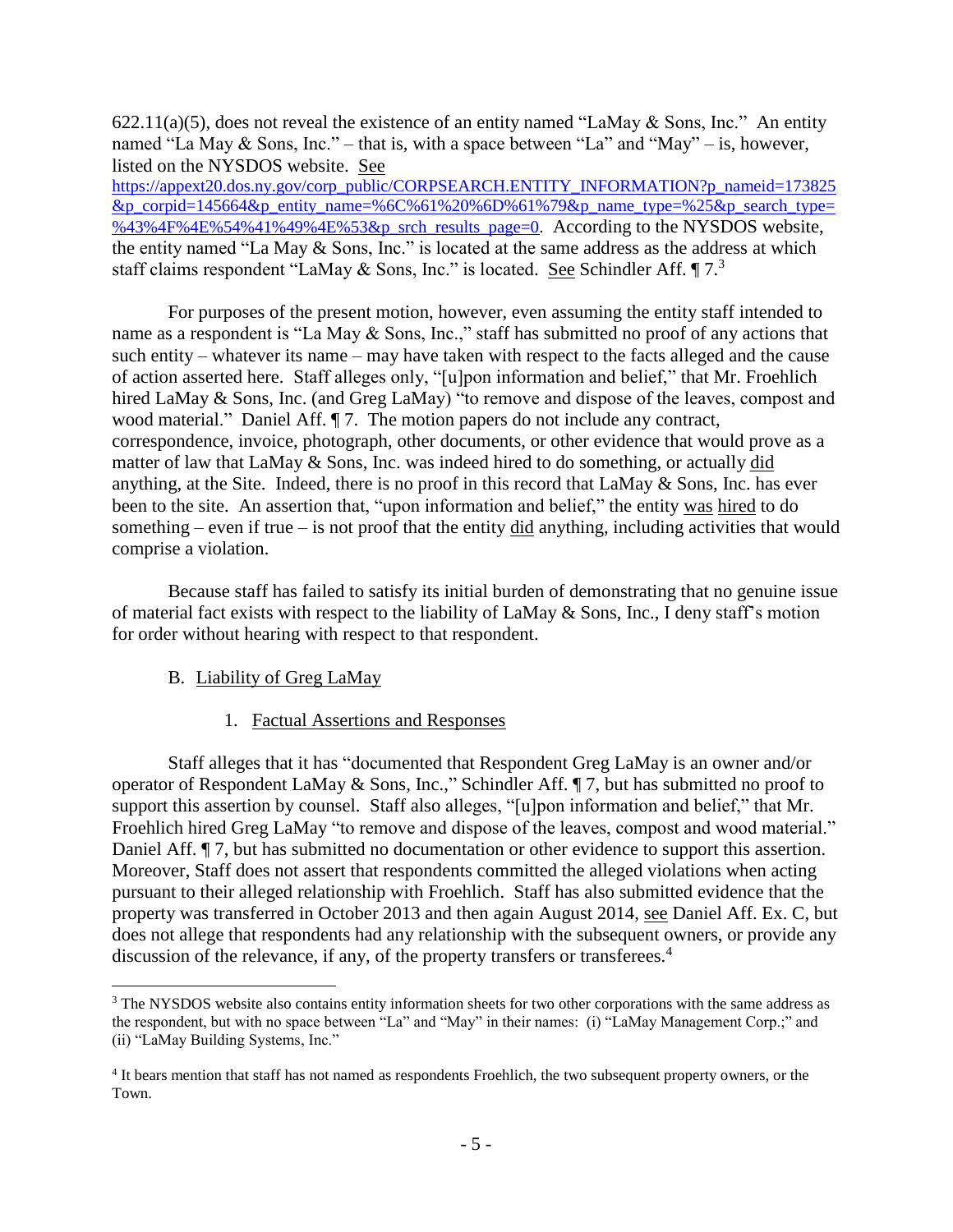With respect to the cause of action asserted here, staff engineer Daniel submitted a sworn affidavit stating that (i) on September 4, 2014, he inspected the site and "observed a pile of approximately 100 cubic yards of dredge material in the cleanup area," Daniel Aff. ¶ 9; (ii) Greg LaMay was not present at the site at the time of Mr. Daniel's inspection, id.; and (iii) Mr. Daniel and Mr. LaMay had a telephone conversation on September 4, 2014 during which Mr. LaMay "confirmed to [Daniel] that he moved the dredge material from the registered area to the cleanup area." Id. ¶ 10. Mr. Daniel has also submitted a copy of his inspection report dated September 4, 2014, and four photographs that he took on the day of the inspection. See Daniel Aff. Ex. D. The inspection report contains the following handwritten language:

I also went to LaMay Site. There was no activity at the Site. There was a pile of dredge material in his area. Mr. LaMay was not advised [earlier] not to take any dredge material at his area. Took some pictures.

Id. (strikethrough in original; the word "earlier" was added above sentence in original).<sup>5</sup> Mr. Daniel does not define "LaMay Site" in his affidavit or any attached exhibit; nor do staff's other papers provide a definition. The photographs submitted do not provide any orientation information.

In response to staff's motion, respondent Greg LaMay states that, "[s]ometime in the Fall of 2014, on my own … I moved approximately 100 cubic yards of dredge spoils within the Yaphank site … approximately 50 yards away, and *within the approved area*." LaMay Aff. ¶ 3 (italics added). Mr. LaMay does not define "the approved area." Mr. LaMay describes the dredge spoils as "primarily being plantlike material," and states that "[i]t was my intention that the dredge spoils … could be integrated into compost." Id.

The record on this motion lacks clarity with respect to identifying the locations of dredge spoils and other materials such as "leaves, compost and wood material," Daniel Aff. ¶ 7, or "leaves/windrows, finished compost and wood." Daniel Aff. Ex. A, Schedule of Compliance. Counsel for staff and staff witness Daniel both refer to a "cleanup area," but counsel defines "cleanup area" as "the *northwest* area of the Site," whereas Mr. Daniel defines "cleanup area" as "located at the *northeast* section of the property." Compare Schindler Aff. ¶ 14 (italics added) with Daniel Aff.  $\P$  5 (italics added).

Staff witness Daniel also refers to a "registered area" and a "LaMay Site" but does not define the terms. The Town's registration and combined permit refer to an "upland site" and "upland location," but do not define those terms. The Dewatering Area Plan drawing submitted with the Town's registration document shows areas referred to as "Mulch Storage Area" and "Settlement & Spoils Area," but the drawing provides no cardinal point orientation, and none of the papers submitted on the motion explains the connection of these term with "cleanup area,"

 $\overline{a}$ 

<sup>&</sup>lt;sup>5</sup> In paragraph 7 of Mr. Daniel's affidavit, in which he asserts that LaMay was hired to remove the leaves, compost and wood material, he also states that he advised Mr. LaMay "that the receipt and/or storage of dredge material in the cleanup area at the Site was prohibited." Daniel Aff. ¶ 7. Daniel does not provide the date upon which he is alleged to have provided Mr. LaMay with this information.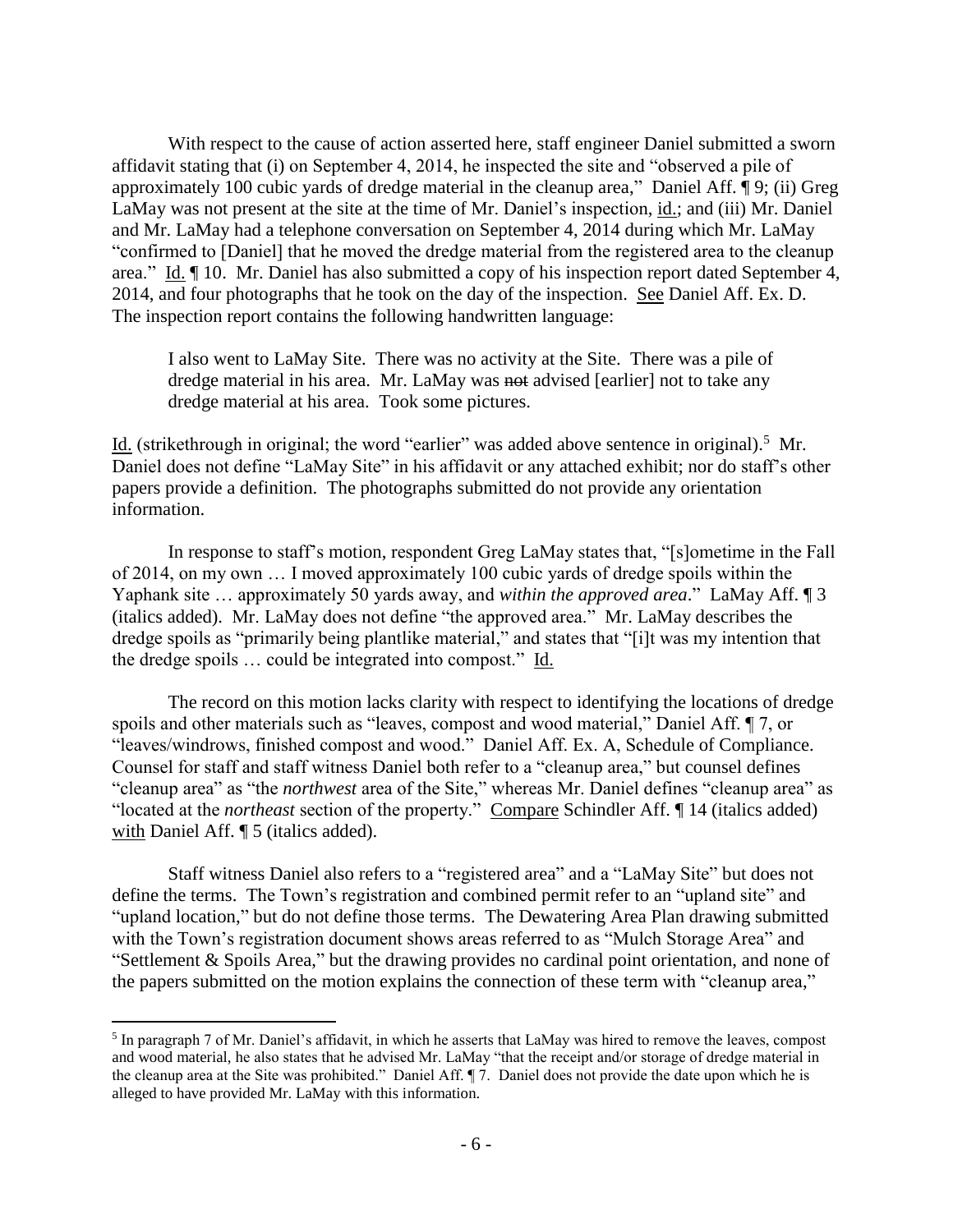"upland site," "upland location," "registered area" or "LaMay Site."<sup>6</sup> Mr. LaMay has admitted that he moved dredge spoils at the Yaphank site, but claims that the material was moved "within the approved area," a term he does not define. Staff witness Daniel states that the registration "allows for disposal of dredge material in approved areas only." Daniel Aff. ¶ 6.

Certain documents may clarify the meaning of these terms, the scope of various authorizations, and the locations at the site. For example, the combined permit refers to "approved plans … prepared by Nelson, Pope, and Voohis, LLC" which include a 21 page narrative and six pages of plans, "all NYSDEC stamped approved on 3/20/13." Neither party has submitted a copy of such plans. In addition, the cover letter enclosing the Town's registration states that the validation of the registration is "contingent upon terms as outlined by your registration narratives dated July 2, 2013 and revised July 17, 2013." Daniel Aff. Ex. B; see also combined permit, Gruder Aff., Ex. A, at 3 (referring to "the approved narrative"). These narratives were not submitted with the motion.

Moreover, testimony at hearing may similarly clarify relevant issues including the meaning and relationship of the many terms recited above, the relationship between the combined permit and registration, issues concerning the Dewatering Area Plan drawing, respondent LaMay's actions, and whether he was, or was not, "advised [earlier] not to take any dredge material at his area." Daniel Aff. Ex. D.

As set forth above, all facts must on this motion be viewed in the light most favorable to, and all inferences must be resolved in favor of, non-movant respondent. See e.g. Jacobsen, 22 N.Y.3d at 833; Cruz, 67 N.Y.2d at 13. Based on the parties' submissions, I am constrained on this record to deny staff's motion.

# 2. Legal Issues and Mixed Factual/Legal Issues

Nor do the parties' legal arguments, or discussion of mixed questions of fact and law, lend themselves to summary disposition of this matter.

Staff's single cause of action alleges that respondents violated 6 NYCRR § 360-  $1.7(a)(1)(i)$  "by causing or allowing the construction and operation of an unauthorized solid waste management facility at 275A East Main [S]treet, Yaphank, New York." Schindler Aff. ¶ 19. Section 360-1.7(a)(1)(i) states in relevant part as follows: "[N]o person shall … construct or operate a solid waste management facility, or any phase of it, except in accordance with a valid permit issued pursuant to this Part."

According to staff's papers, both the Town and Froehlich have authority to operate a solid waste management facility at the site. See Schindler Aff. ¶ 13; Daniel Aff. ¶ 6, and Ex. B; see also Daniel Aff. Ex. A, ¶ 5 (July 2013 order states that Froehlich "is the owner and operator of a solid waste management facility located at 275A East Main Street, Yaphank"). Staff's papers do not explain how respondent LaMay's movement of dredge spoils at the site comprises

 $\overline{a}$ <sup>6</sup> In addition, although the Dewatering Area Plan drawing is submitted as part of Exhibit B to the Daniel Aff., which Exhibit includes a cover letter and the Town's registration, neither the cover letter nor the registration refers to or incorporates the Dewatering Area Plan drawing.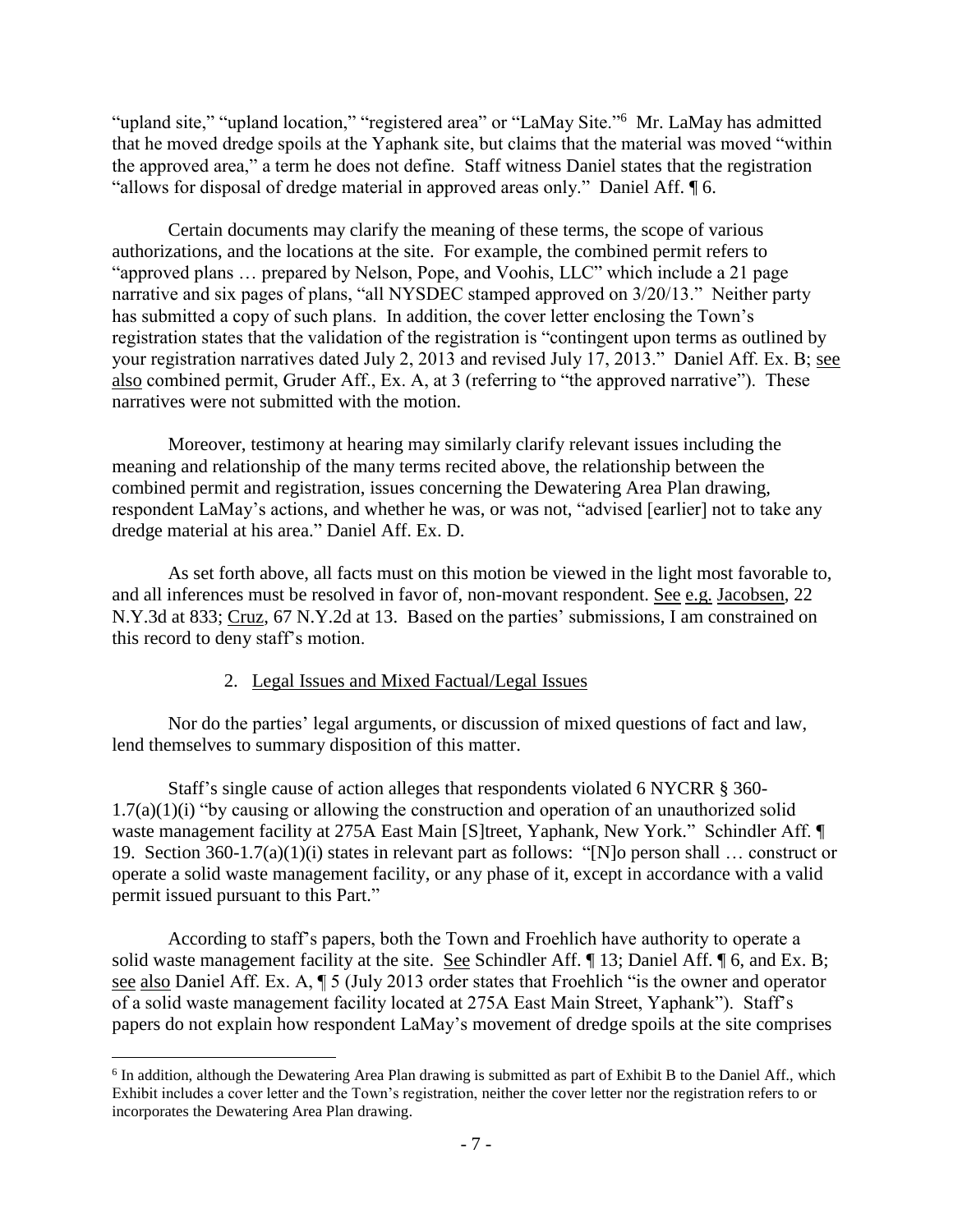construction or operation of a solid waste management facility, rather than (or in addition to) the unauthorized disposal of solid waste. See 6 NYCRR  $\S$ § 360-1.5(a) and 360-1.2(a)(3). Nor do staff's papers explain whether LaMay was acting as an agent under the solid waste authorizations for the Town, Froehlich, or both, or subsequent property owners, or whether he was acting at the site without any authority.<sup>7</sup>

In opposition to staff's motion, respondents argue that "dredge spoils taken and stored pursuant to an Article 15 Permit, Article 24 Permit or Water Quality Certification are not 'solid waste' as defined by the DEC's own regulations." Gruder Aff.  $\$\,5$ ; see also id.  $\P$  11-16. Thus, respondents apparently argue that the combined permit exempts the dredge material from coverage by Part  $360^8$ , as per the following regulatory provision:

The following are not solid waste for the purposes of this Part:

\* \* \*

(ix) material dredged or excavated from the waters of the State and placed or disposed in accordance with a permit(s) issued under article 15, 24, 25, or 34 of the [ECL] or a water quality certification issued under section 401 of the Federal Water Pollution Control Act to the extent that both the excavation and disposal of the material is regulated by such permit(s) or certification. However, any excavation or disposal not regulated by such permits remains subject to regulation under this Part. Dredge or excavated material generated by manufacturing or industrial processes are industrial waste subject to regulation under this Part.

6 NYCRR § 360-1.2(a)(4)(ix).

 $\overline{a}$ 

Although respondents argue in effect that the dredge spoils are not "solid waste" because they are governed by the combined permit (permit relating to ECL articles 15 and 24, and a water quality certification), respondents do not address the provisions in the combined permit (i) stating that "dewatering locations for vegetation harvested are limited to the existing cleared areas at those locations listed in the approved narrative;" or (ii) requiring that the "upland location" at which dewatered vegetation may be disposed "must be approved by the Department." Gruder Aff. Ex. A, at 3,  $\P$  4. Indeed, the "approved narrative" or other evidence may clarify whether the locations of LaMay's actions were authorized, and the registration and the Dewatering Area Plan drawing (if it is indeed associated with the registration) may define those portions of the "upland location" at which disposal was, and was not, "approved by the Department."

These mixed questions of fact and law will be addressed at the hearing in this matter.

 $^7$  Staff has submitted an October 13, 2014 letter from the Town to Yaphank Land Associates, the current property owner, stating in relevant part that the Town "was notified that Greg LaMay a tenant of Yaphank Land Associates moved lake spoils to an unauthorized non-designated area." Daniels Aff. Ex. G. The motion papers do not otherwise elaborate on an alleged "tenancy" involving Mr. LaMay and Yaphank Land Associates.

<sup>&</sup>lt;sup>8</sup> Staff did not seek leave to submit any reply papers to address respondents' arguments relating to the combined permit.